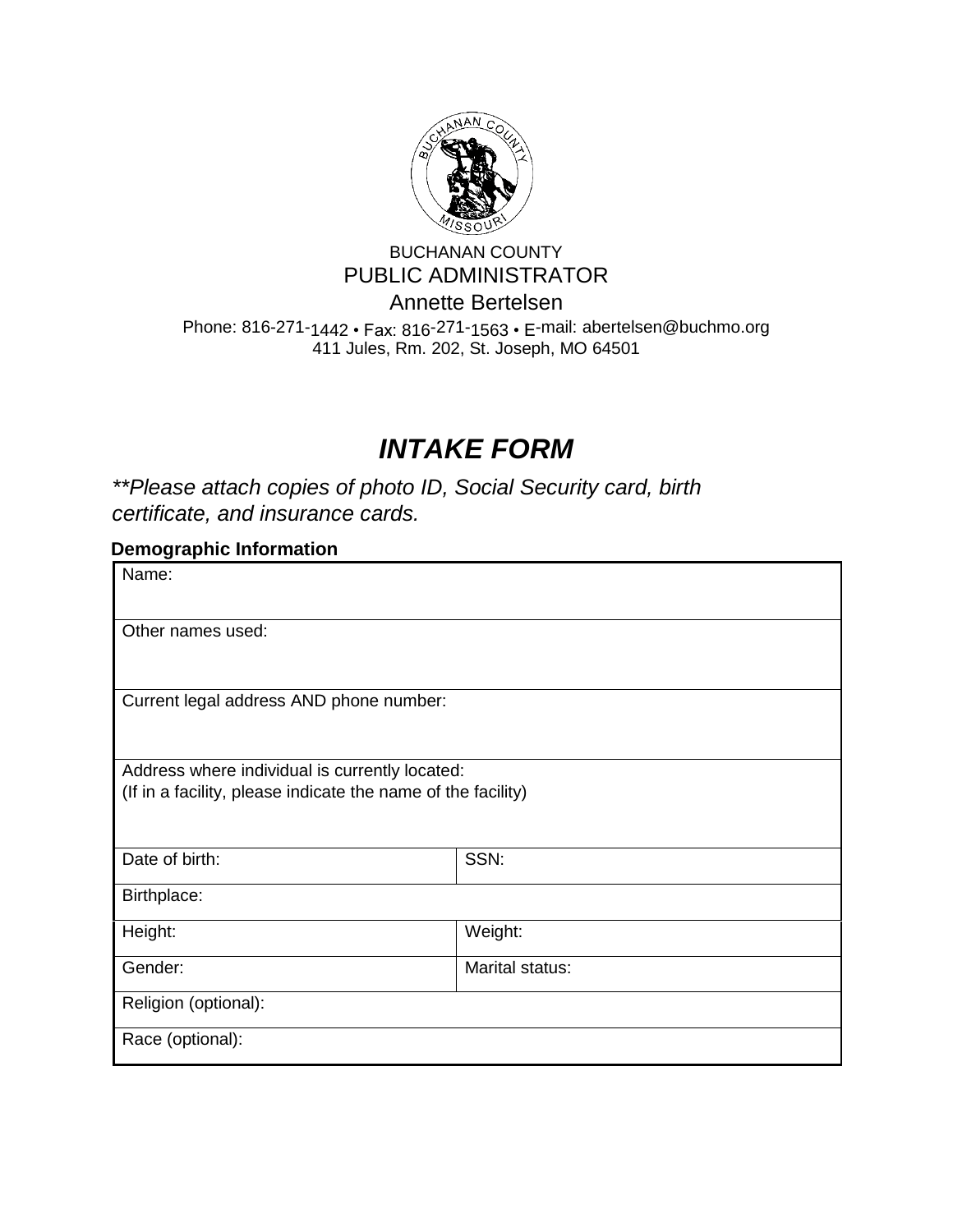| Mother's Name                          |  |
|----------------------------------------|--|
| <b>Mother's Address</b>                |  |
| Mother's Phone                         |  |
| Father's Name                          |  |
| Father's Address                       |  |
| Father's Phone                         |  |
| Sibling's Name                         |  |
| Sibling's Address                      |  |
| Sibling's Phone                        |  |
| Sibling's Name                         |  |
| Sibling's Address                      |  |
| Sibling's Phone                        |  |
| Sibling's Name                         |  |
| Sibling's Address                      |  |
| Sibling's Phone                        |  |
| Sibling's Name                         |  |
| Sibling's Address                      |  |
| Sibling's Phone                        |  |
| <b>Other Relative/Friend's Name</b>    |  |
| <b>Other Relative/Friend's Address</b> |  |
| <b>Other Relative/Friend's Phone</b>   |  |
| <b>Other Relative/Friend's Name</b>    |  |
| <b>Other Relative/Friend's Address</b> |  |
| <b>Other Relative/Friend's Phone</b>   |  |

# **FAMILY MEMBERS** (Attach another sheet if necessary.)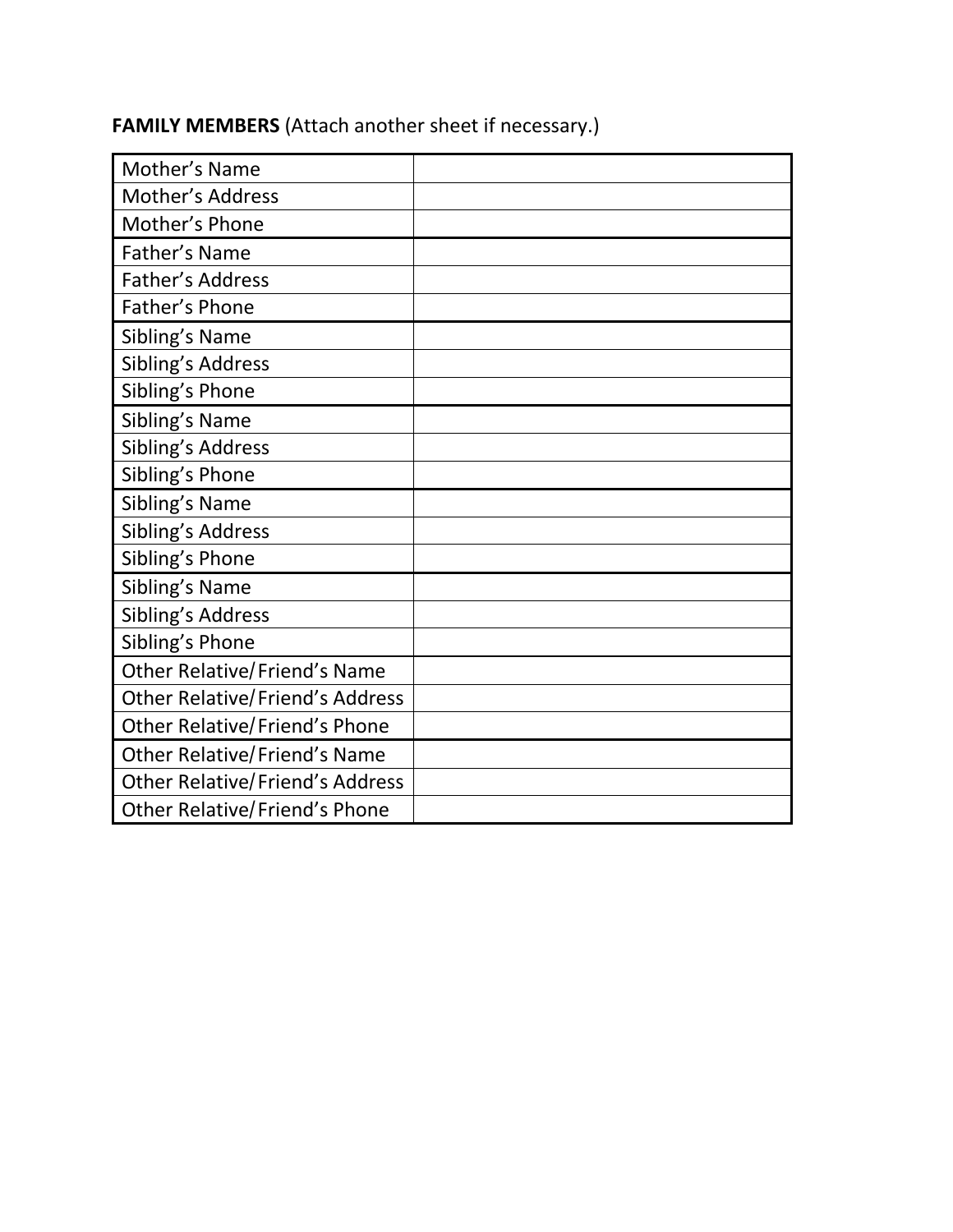### **Medical Information**

| Referring Agency or Family Member Name:                                                                                                                                                                                                                |  |
|--------------------------------------------------------------------------------------------------------------------------------------------------------------------------------------------------------------------------------------------------------|--|
| Address:                                                                                                                                                                                                                                               |  |
| Phone:                                                                                                                                                                                                                                                 |  |
| Referring Physician:                                                                                                                                                                                                                                   |  |
| Address:                                                                                                                                                                                                                                               |  |
| Phone:                                                                                                                                                                                                                                                 |  |
| Primary Care Physician:                                                                                                                                                                                                                                |  |
| Address:                                                                                                                                                                                                                                               |  |
| Phone:                                                                                                                                                                                                                                                 |  |
| Psychiatrist:                                                                                                                                                                                                                                          |  |
| Address:                                                                                                                                                                                                                                               |  |
| Phone:                                                                                                                                                                                                                                                 |  |
| Is this individual currently in any services with any agencies such as Family Guidance Center,<br>Albany Regional Office, MERIL, UCP, etc.? YES □<br>NO <sub>1</sub><br>If Yes, please list and include case worker or additional related information: |  |
| Has this person been hospitalized in the past? YES $\square$ NO $\square$<br>List the hospitals and approximate dates. Attach another sheet if necessary.                                                                                              |  |
|                                                                                                                                                                                                                                                        |  |
| Code status (i.e. Full Code or Do Not Resuscitate and include any additional measures<br>desired or not desired for end of life care):<br>Please attach a current medication list.                                                                     |  |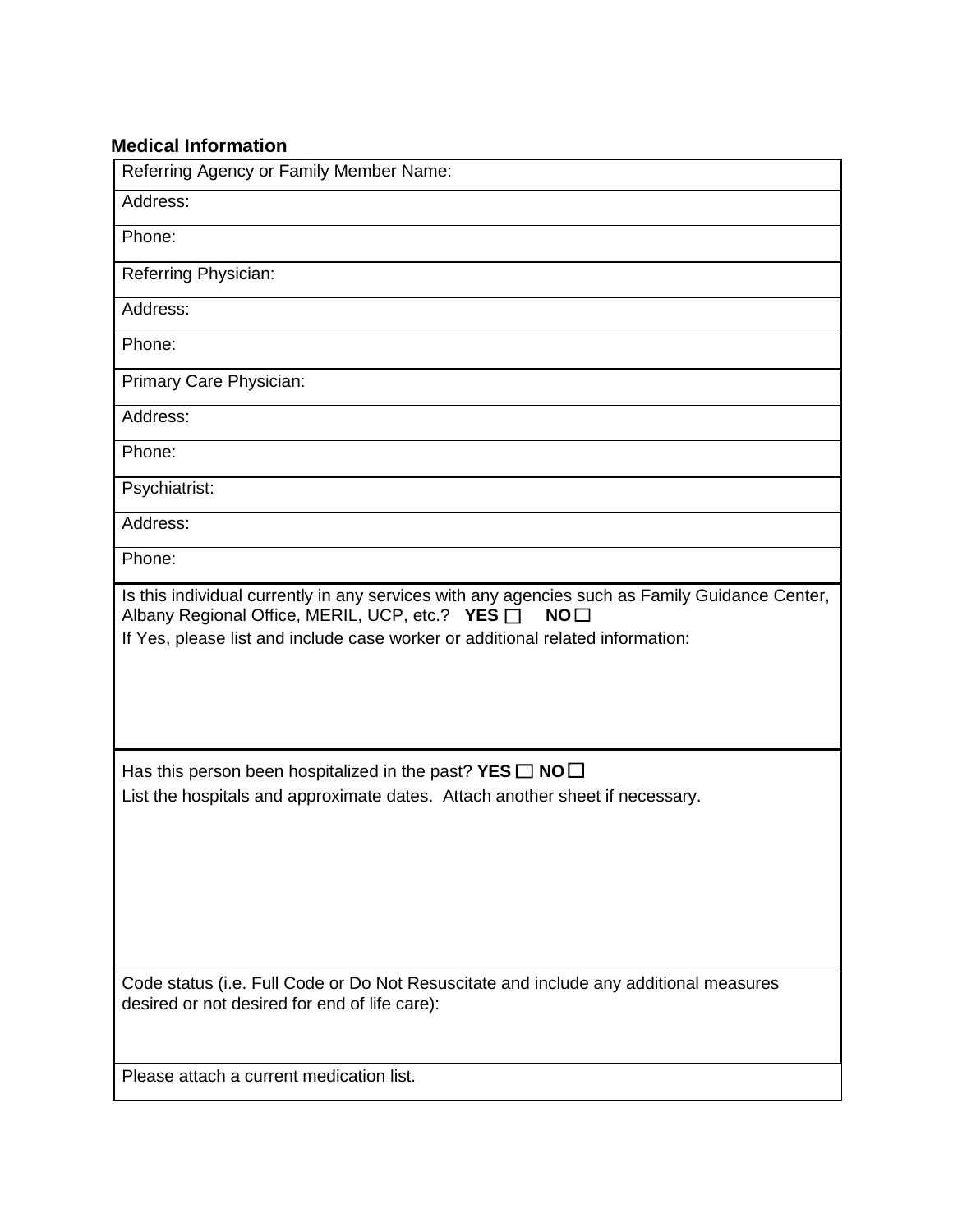| List any known drug or food allergies: |  |
|----------------------------------------|--|
| Diagnosis:                             |  |
| Axis I                                 |  |
| Axis II                                |  |
| Axis III                               |  |
|                                        |  |
| Axis IV                                |  |
| Axis V                                 |  |

#### **Insurance**

| <b>Medicaid Number/ State</b>                                          |  |
|------------------------------------------------------------------------|--|
| <b>Medicare Number</b>                                                 |  |
| Medicare Part D                                                        |  |
| <b>Medicare Supplement</b>                                             |  |
| Any other medical<br>insurance                                         |  |
| Life Insurance Co. and<br>policy number                                |  |
| Burial plan information                                                |  |
| <b>Funeral Home and</b><br>Cemetery preference<br>(Including location) |  |

#### **Income**

| Social Security \$           | SSI         |
|------------------------------|-------------|
| VA                           | Railroad \$ |
| Pension income and source \$ |             |
| Employer and average income  |             |
| Any other income and source? |             |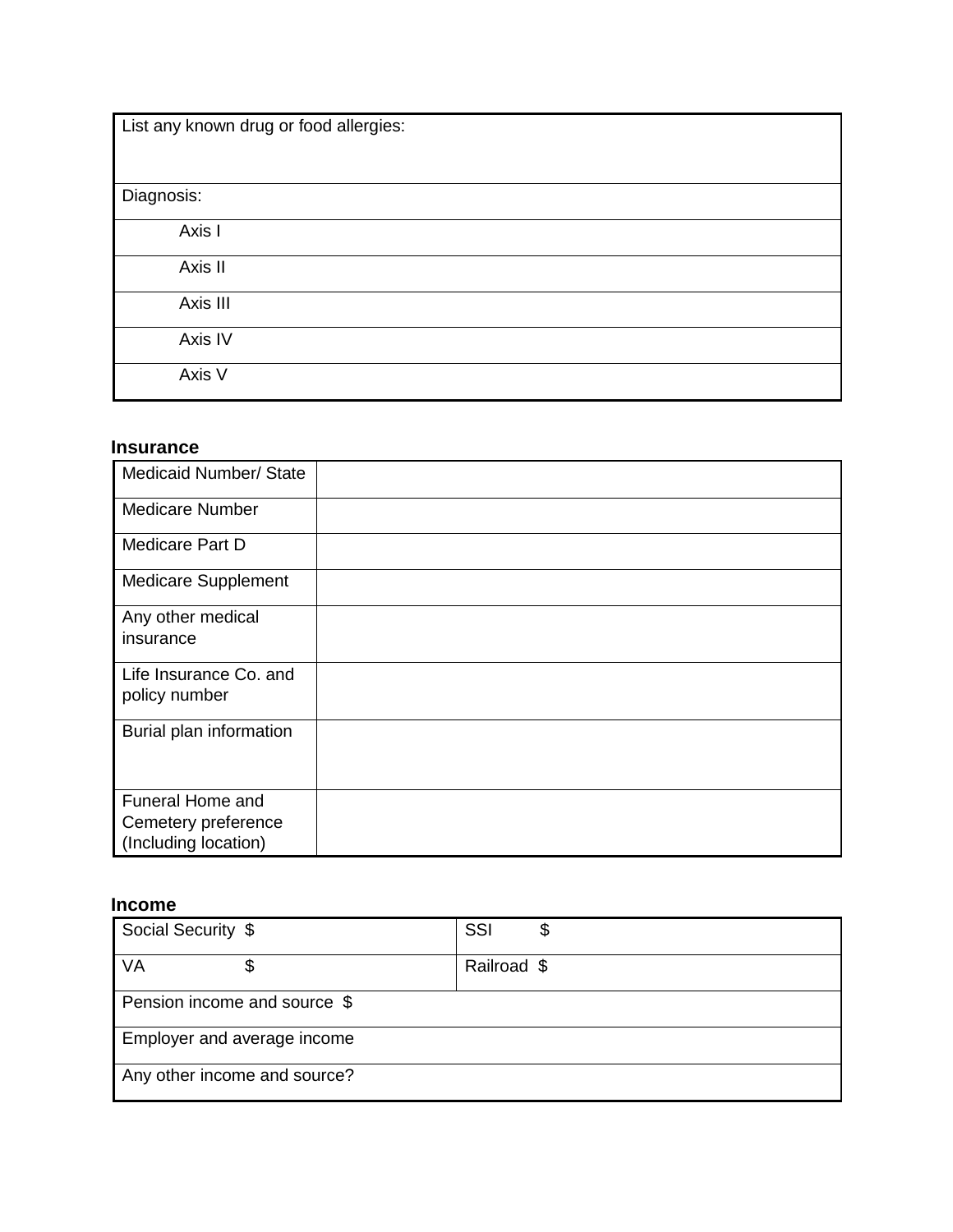#### **Property**

| Home or land address:                                                                    |
|------------------------------------------------------------------------------------------|
| Mortgage holder:                                                                         |
| Amount owed on mortgage: \$                                                              |
| Home owner's/ rental insurance:                                                          |
| Vehicle year, make, and model:                                                           |
| <b>VIN</b>                                                                               |
| License                                                                                  |
| Insurance                                                                                |
| Amount owed and to who: \$                                                               |
| Farm Equipment:                                                                          |
| <b>VIN</b>                                                                               |
| License                                                                                  |
| Insurance                                                                                |
| Amount owed and to who: \$                                                               |
| Livestock Value and type: \$                                                             |
| $\boldsymbol{\mathsf{S}}$<br>Personal property, approximate value and short description: |